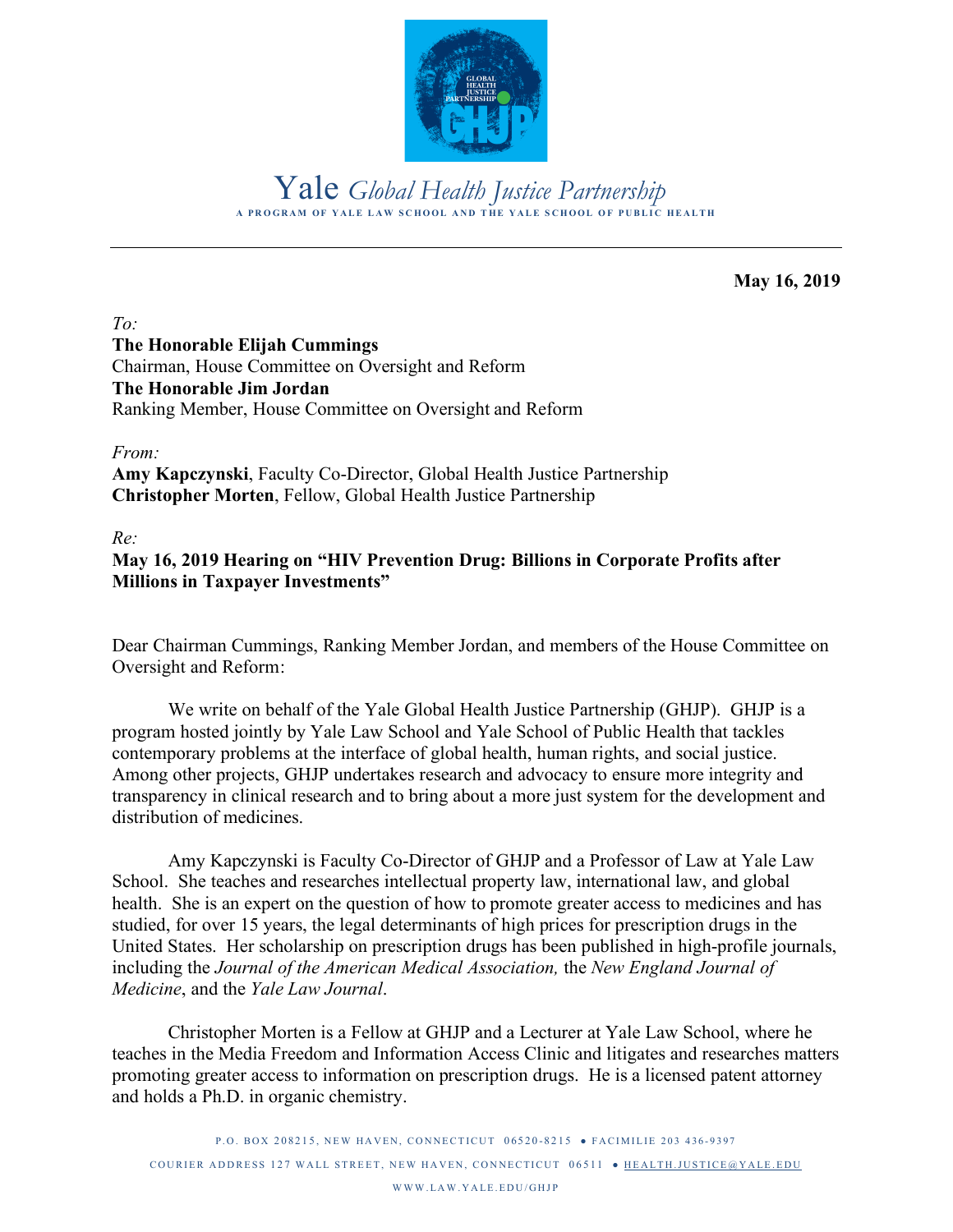

We thank the Committee for holding a hearing on the issue of the unreasonable prices charged by Gilead Sciences, Inc. (Gilead) for an HIV prevention drug known as Truvada, which is used for pre-exposure prophylaxis (PrEP). We understand that the hearing will examine the taxpayer funding that led to approval by the Food and Drug Administration (FDA) of Truvada for PrEP and will address the issue of whether the public is receiving an appropriate return on its investment. We respectfully submit this letter to shed further light on these issues.

Gilead does indeed charge an unreasonable price for Truvada, at least in the United States. In the United States, Truvada is very expensive: Gilead charges over \$2,000 per month average wholesale price, almost \$70 per pill. <sup>1</sup> But Truvada does not need to be expensive: it costs less than \$6 per month to manufacture, or less than 20 cents per pill. 2 The cost of Truvada creates a barrier to access. As the testimony of Dr. Robert Grant highlights, only 1 in 10 people who would benefit from PrEP are receiving it in the United States.<sup>3</sup>

The price that Gilead charges for Truvada is particularly galling in view of the fact that the public, and not Gilead, paid for the research that first discovered, and then proved, that Truvada is effective as HIV PrEP. This is consistent with a broader fact of pharmaceutical development and research: the American public funds a great deal of research that is essential to pharmaceutical development, and in particular for breakthrough drugs. A 2018 study concluded that funding from the National Institutes of Health (NIH) "contributed to published research associated with every one of the 210 new drugs approved by the Food and Drug Administration from 2010–2016. Collectively, this research involved >200,000 years of grant funding totaling more than \$100 billion."<sup>4</sup> A separate 2015 study showed that transformative drugs— "pharmaceuticals that are both innovative and have groundbreaking effects on patient care"—are disproportionately created with public money and concluded that "many of the key insights behind these transformative products emerged in publicly funded basic research in university settings and were then further developed through collaboration between public and private

<sup>&</sup>lt;sup>1</sup> The Average Wholesale Price (AWP) for Truvada was described as \$2,011 per 30-day supply in a recent report. *See*: Table 17, Panel on Antiretroviral Guidelines for Adults and Adolescents. Guidelines for the Use of Antiretroviral Agents in Adults and Adolescents Living with HIV. Department of Health and Human Services. http://www.aidsinfo.nih.gov/ContentFiles/AdultandAdolescentGL.pdf.

<sup>2</sup> Hill AM and Pozniak AL. "How can we achieve universal access to low-cost treatment for HIV?" J Virus Erad. 2016 Oct 5;2(4):193-197.

<sup>&</sup>lt;sup>3</sup> Testimony of Robert M. Grant dated May 16, 2019. https://docs.house.gov/meetings/GO/GO00/20190516/109486/HHRG-116-GO00-Wstate-GrantR-20190516-U1.pdf.

<sup>4</sup> Cleary EG et al., "Contribution of NIH funding to new drug approvals 2010–2016," Proceedings of the National Academy of Sciences Mar 2018, 115 (10) 2329-2334; DOI: 10.1073/pnas.1715368115.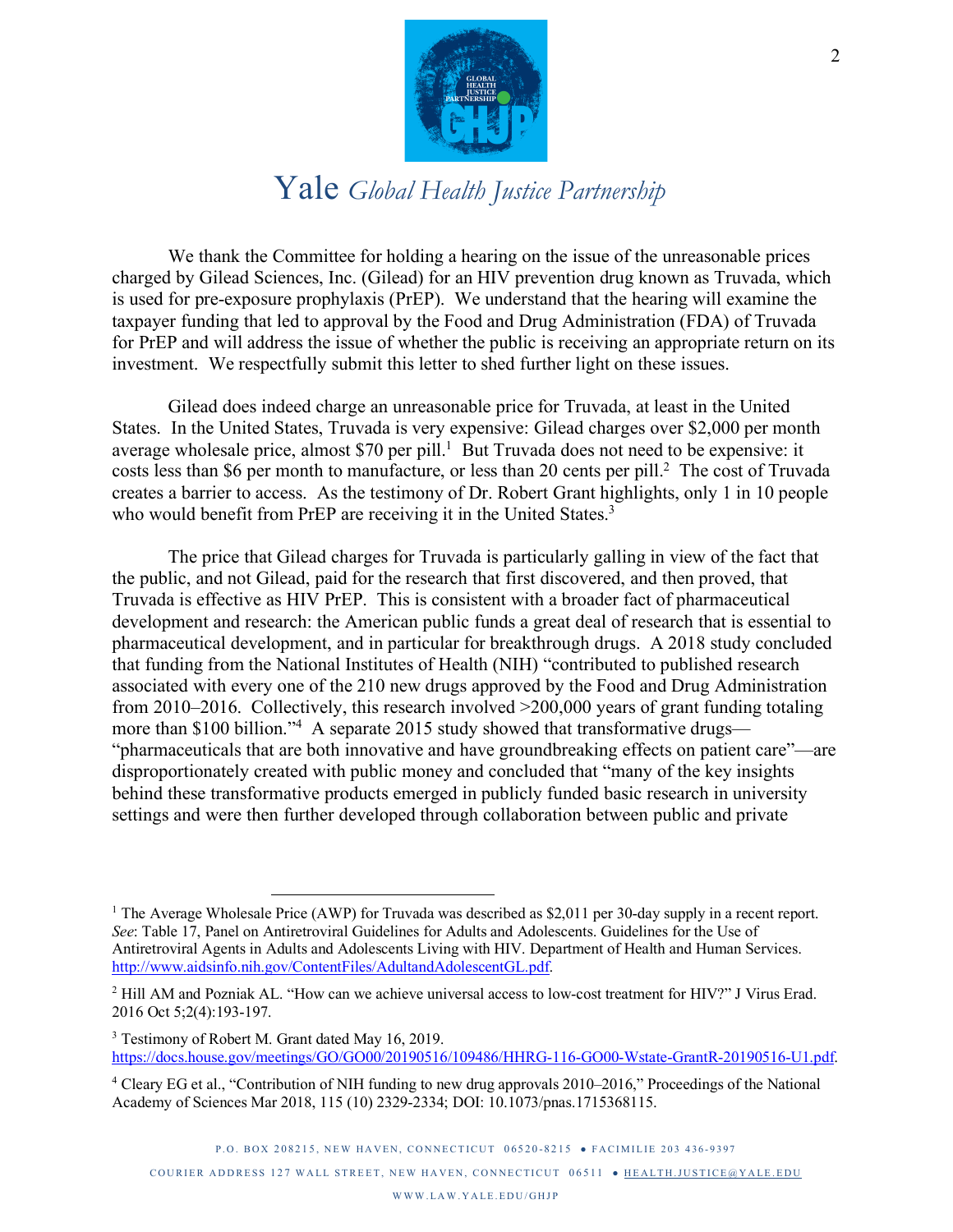

entities."<sup>5</sup> Yet pharmaceutical companies make no concessions to the public in their pricing of these medicines, forcing taxpayers to pay twice: first with their tax dollars invested in drug discovery and then again with their tax dollars (for public insurance programs like Medicaid), private insurance premiums, and individual payments at the pharmacy.

While brand-name pharmaceutical companies frequently claim that the very high drug prices charged to Americans are necessary to support the research and development necessary to create new prescription drugs, this claim is questionable. For example, a recent study of the 10 largest U.S.-based pharmaceutical companies that generate more than half of their revenues from prescription drugs showed they spent an average of only 22% of their revenues on R&D in 2017.6 Of the 10 companies highlighted in the study, Gilead spent the least: only about 14% of its revenues went to R&D.7

The Truvada example is notable for the significance of the government research in development of the drug. As Dr. Robert Grant's testimony notes, "[t]he US Government is by far the majority funder of PrEP research."<sup>8</sup>

First, government-funded scientists, not Gilead, conducted the early preclinical testing (animal studies) that first showed the promise of Truvada as HIV PrEP. Specifically, a team of scientists at the Centers for Disease Control and Prevention (CDC) led by Dr. J. Gerardo García-Lerma performed experiments in rhesus macaques (a type of monkey) with the same two active pharmaceutical ingredients found in Truvada and discovered that the two-drug combination effectively prevented HIV infection. In 2008, these scientists published a paper disclosing their results: "full protection against repeated exposures [to HIV] by daily PrEP [with the active ingredients found in Truvada) is possible in a primate model.<sup>"9</sup> Before this, Truvada was known only as a method of treating HIV in people who were already infected with the virus.

Then, after CDC scientists conducted these critical early studies that first established the promise of Truvada as HIV PrEP, other entities conducted testing in humans (clinical studies) to establish that Truvada PrEP is indeed safe and effective. Again, public research dollars funded

 <sup>5</sup> Kesselheim AS, Tan YT, Avorn J, "The Roles Of Academia, Rare Diseases, And Repurposing In The Development Of The Most Transformative Drugs," Health Affairs 34(2) (2015), https://www.healthaffairs.org/doi/full/10.1377/hlthaff.2014.1038.

<sup>6</sup> Florko N, "A new study sparks a war of words over the drug industry's commitment to research," STAT News May 14, 2019, https://www.statnews.com/2019/05/14/war-of-words-over-pharma-commitment-to-research/.

 $^7$  *Id.* 

<sup>8</sup> Testimony of Robert M. Grant dated May 16, 2019. https://docs.house.gov/meetings/GO/GO00/20190516/109486/HHRG-116-GO00-Wstate-GrantR-20190516-U1.pdf.

<sup>9</sup> J. Gerardo García-Lerma et al., Prevention of Rectal SHIV Transmission in Macaques by Daily or Intermittent Prophylaxis with Emtricitabine and Tenofovir, 5 PLoS Medicine e28 (2008).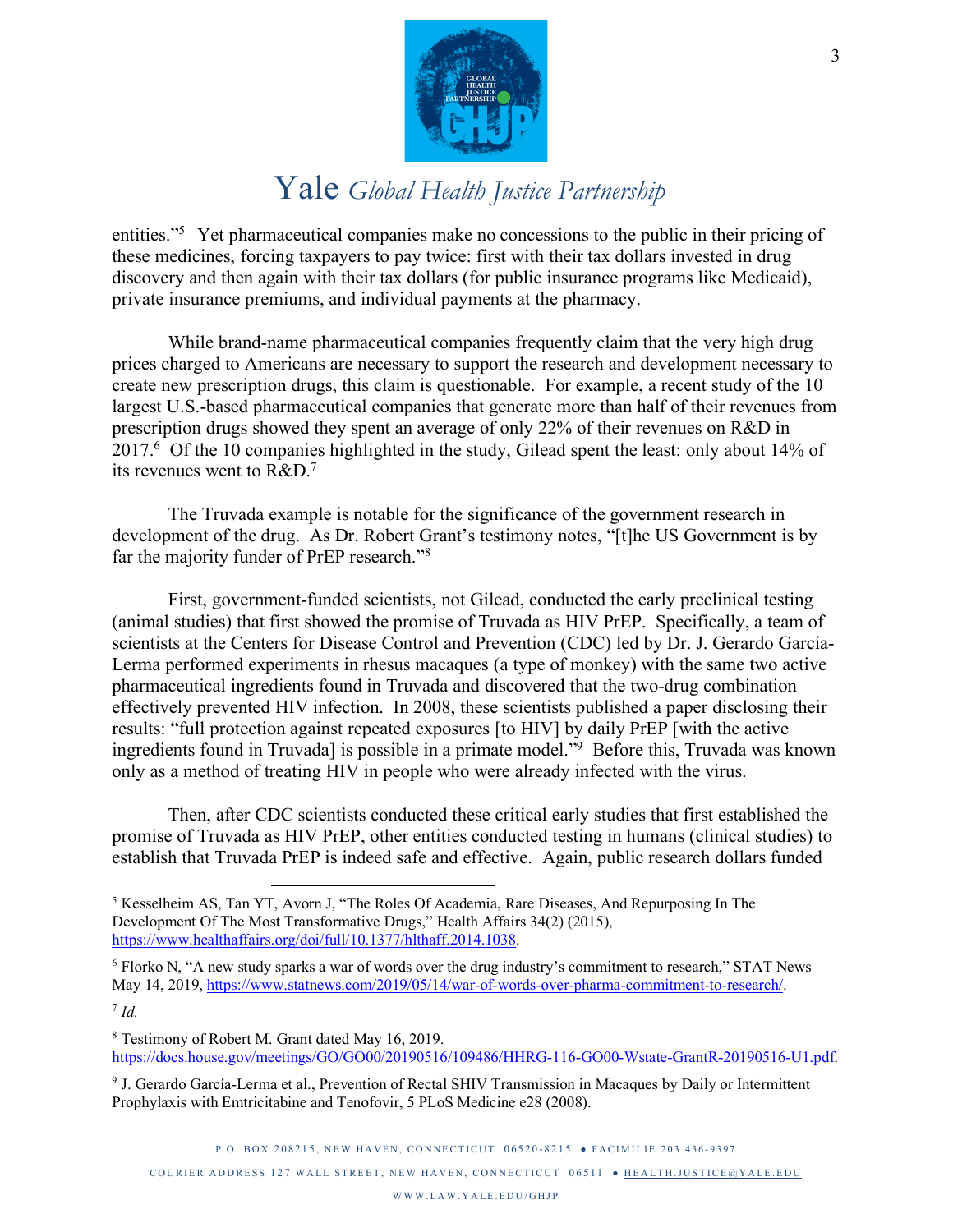

the research, not Gilead. When companies wish to market a drug for a particular method of use, they must get approval from the FDA. To gain approval, companies submit evidence to the FDA and identify the most important studies supporting the safety and efficacy of the use. To gain approval from the FDA to market Truvada for use as PrEP, Gilead relied primarily on two studies, iPrEx and Partners PrEP.<sup>10</sup> Gilead did not sponsor or fund either of these studies essential for FDA approval. Instead, the iPrEx study was sponsored and funded by an agency of the federal government, the NIH, through its Division of AIDS.<sup>11</sup> The NIH spent approximately \$50 million in public funds on the iPrEx study.<sup>12</sup> The Partners PrEP study was sponsored by the University of Washington<sup>13</sup> and was funded by the Bill and Melinda Gates Foundation.<sup>14</sup> According to the FDA, this trial "demonstrated that Truvada was effective in men and women" for prevention of HIV.15

As the May 14, 2019, memorandum of the Democratic Members of the Committee points out, the CDC has filed at least seven patents in the U.S. and abroad on HIV PrEP. The existence of these patents corroborates the point that it was the CDC, not Gilead, that invented the method of preventing HIV in HIV-negative individuals by giving Truvada or a similar drug once a day. We at GHJP have analyzed the CDC's U.S. patents in some detail and have concluded, based on our analysis, that the patents appear to be valid, enforceable, and infringed by Gilead's sale of Truvada as HIV PrEP.16

<sup>16</sup> Summary of GHJP Statement on CDC's Patents for PrEP: https://law.yale.edu/system/files/area/center/ghjp/documents/ghjp2-pagestatement.pdf. Full Statement of GHJP on CDC's Patents for PrEP: https://law.yale.edu/system/files/area/center/ghjp/documents/ghjpmortenstatement.pdf.

 <sup>10</sup> *See* Prescribing information for TRUVADA® (emtricitabine and tenofovir disoproxil fumarate) tablets dated 05/2018 at sections 14.3, 14.4. https://www.accessdata.fda.gov/drugsatfda\_docs/label/2018/021752s055lbl.pdf. *See also* Supplemental Submission 30 ("PrEP Indication") for NDA 21752 (Truvada), US FDA. http://www.accessdata.fda.gov/drugsatfda\_docs/nda/2012/021752Orig1s030SumR.pdf.

<sup>&</sup>lt;sup>11</sup> Supplemental Submission 30 ("PrEP Indication") for NDA 21752 (Truvada), US FDA, at 4. http://www.accessdata.fda.gov/drugsatfda\_docs/nda/2012/021752Orig1s030SumR.pdf. *See also* testimony of Dr. Robert Grant, https://docs.house.gov/meetings/GO/GO00/20190516/109486/HHRG-116-GO00-Wstate-GrantR-20190516-U1.pdf.

<sup>&</sup>lt;sup>12</sup> JB Krellenstein, "Taxpayer Funded Development of Truvada as PrEP." https://breakthepatent.org/wpcontent/uploads/2019/05/Truvada-RD-PrEP-Taxpayer-Cost-v0.2.pdf

<sup>&</sup>lt;sup>13</sup> Supplemental Submission 30 ("PrEP Indication") for NDA 21752 (Truvada), US FDA, at 5. http://www.accessdata.fda.gov/drugsatfda\_docs/nda/2012/021752Orig1s030SumR.pdf.

<sup>&</sup>lt;sup>14</sup> Baeten JM, Donnell D, Ndase P, et al. Antiretroviral prophylaxis for HIV prevention in heterosexual men and women. N Engl J Med. 2012;367(5):399-410.

<sup>&</sup>lt;sup>15</sup> Supplemental Submission 30 ("PrEP Indication") for NDA 21752 (Truvada), US FDA, at 5. http://www.accessdata.fda.gov/drugsatfda\_docs/nda/2012/021752Orig1s030SumR.pdf.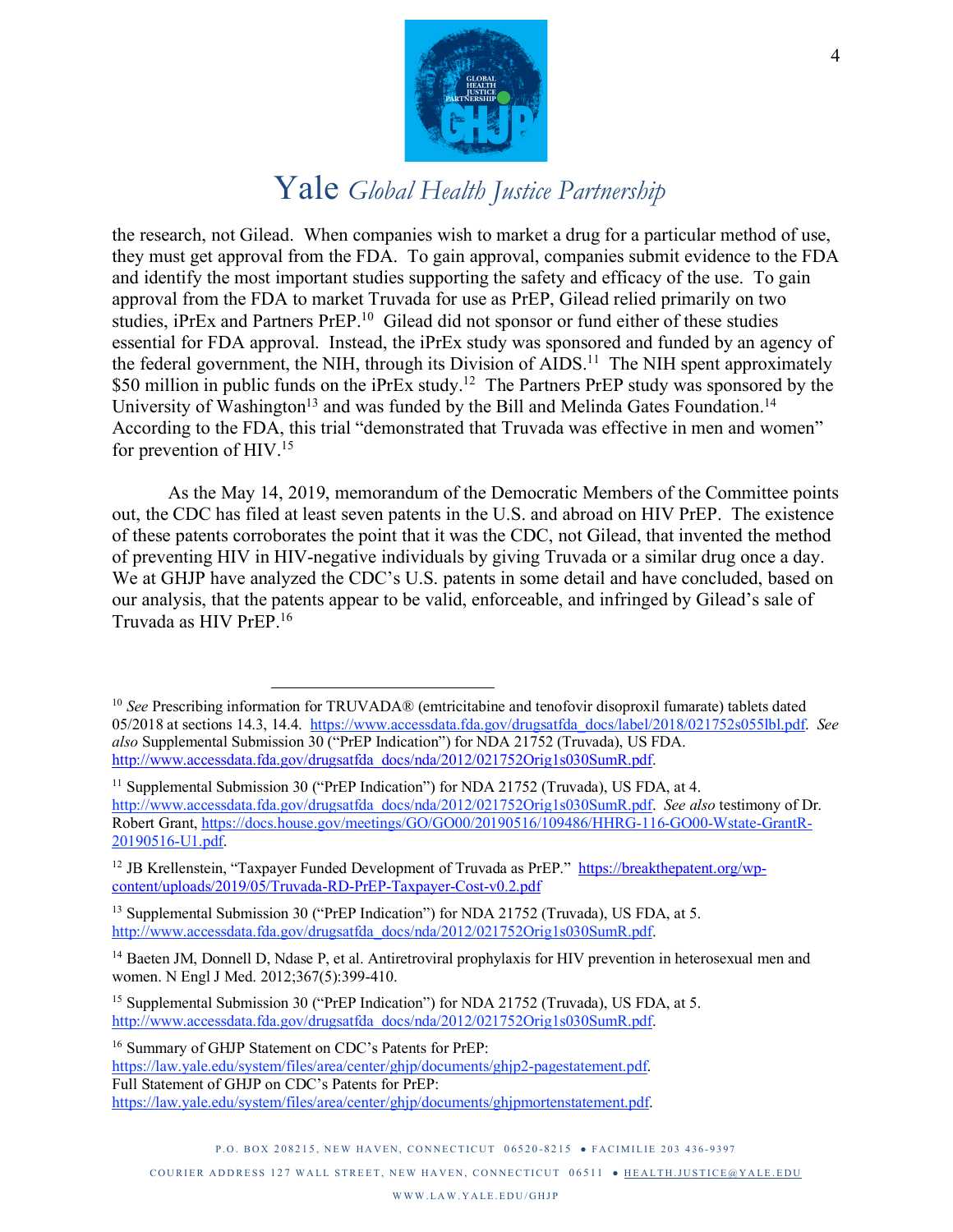

In the United States, every patent application is examined by a patent examiner to determine whether it should issue as a patent and take legal force. The patent examiner determines whether the inventions claimed within a patent application are novel (new), nonobvious, adequately enabled, adequately described, and clearly and distinctly claimed. As explained in GHJP's statement dated March 12, 2019, the patent examiner at the United States Patent and Trademark Office (USPTO) examined the claims of the CDC's patent applications and determined that they meet the conditions and requirements of patentability under U.S. law. The patent examiner concluded that CDC's results were "significant" and "would not have been expected in view" of the medical literature that the examiner reviewed.<sup>17</sup> The patent examiner also observed that, at the time the CDC filed its first patent application, other researchers had tried but failed to develop a once-daily pill to prevent HIV infection in HIV-negative people. 18 In addition, a division of the global pharmaceutical company Mylan challenged the validity of the CDC's European patent in an intensive, multi-year inter partes procedure known as an "opposition," but the European Patent Office (EPO) concluded that the CDC should keep its patent.<sup>19</sup> After this unsuccessful challenge, Mylan agreed to pay a royalty to the CDC for use of its patents.20 The fact that the CDC holds patents around the world on HIV PrEP is further evidence that it was the CDC, and not Gilead, that invented HIV PrEP.<sup>21</sup>

Gilead has known about the CDC's patents for years.<sup>22</sup> For example, in a statement filed with the Securities and Exchange Commission and dated February 27, 2017, Gilead disclosed that "[w]e have been in contact with the U.S. Department of Health and Human Services about the scope and relevance of" U.S. Patent No. 9,044,509, the first of the CDC's U.S. patents.<sup>23</sup>

<sup>17</sup> Full Statement of GHJP on CDC's Patents for PrEP:

<sup>18</sup> *Id.*

<sup>19</sup> *Id.*

https://law.yale.edu/system/files/area/center/ghjp/documents/ghjpmortenstatement.pdf.

<sup>&</sup>lt;sup>20</sup> Ed Silverman, "AIDS activists skewer CDC for conflicting stance on collecting HIV drug royalties," STAT News April 10, 2010. https://www.statnews.com/pharmalot/2019/04/10/aids-cdc-hiv-patents-royalties/.

<sup>&</sup>lt;sup>21</sup> We at GHJP are generally supportive of Congressional and other efforts to combat patent "evergreening." We have serious concerns about the value that method of treatment patents like the CDC's patents for PrEP (and still more other "secondary" patents such as patents on polymorphic forms, new formulations, etc.) provide to the public. But under current law, such patents are both valid and common. Indeed, they are regularly used by the pharmaceutical industry to artificially extend patent protection on expensive brand name drug products, delay generic competition, and keep prices high. Under these circumstances we see no valid argument that government should not use its own method of treatment patents to promote fair prices.

<sup>&</sup>lt;sup>22</sup> Madison Alder, "HIV Pill Patent Gives Trump Team Leverage in Gilead Price Talks," Bloomberg Law, April 12, 2019. https://www.bloomberglaw.com/document/X4EJSVUG000000?bna\_news\_filter=health-law-andbusiness&jcsearch=BNA%25200000016a0c97dcf2a97b9c9f73c30002#jcite.

<sup>23</sup> 2016 Form 10-K of Gilead Sciences, Inc. https://www.sec.gov/Archives/edgar/data/882095/000088209517000006/a2016form10-k.htm.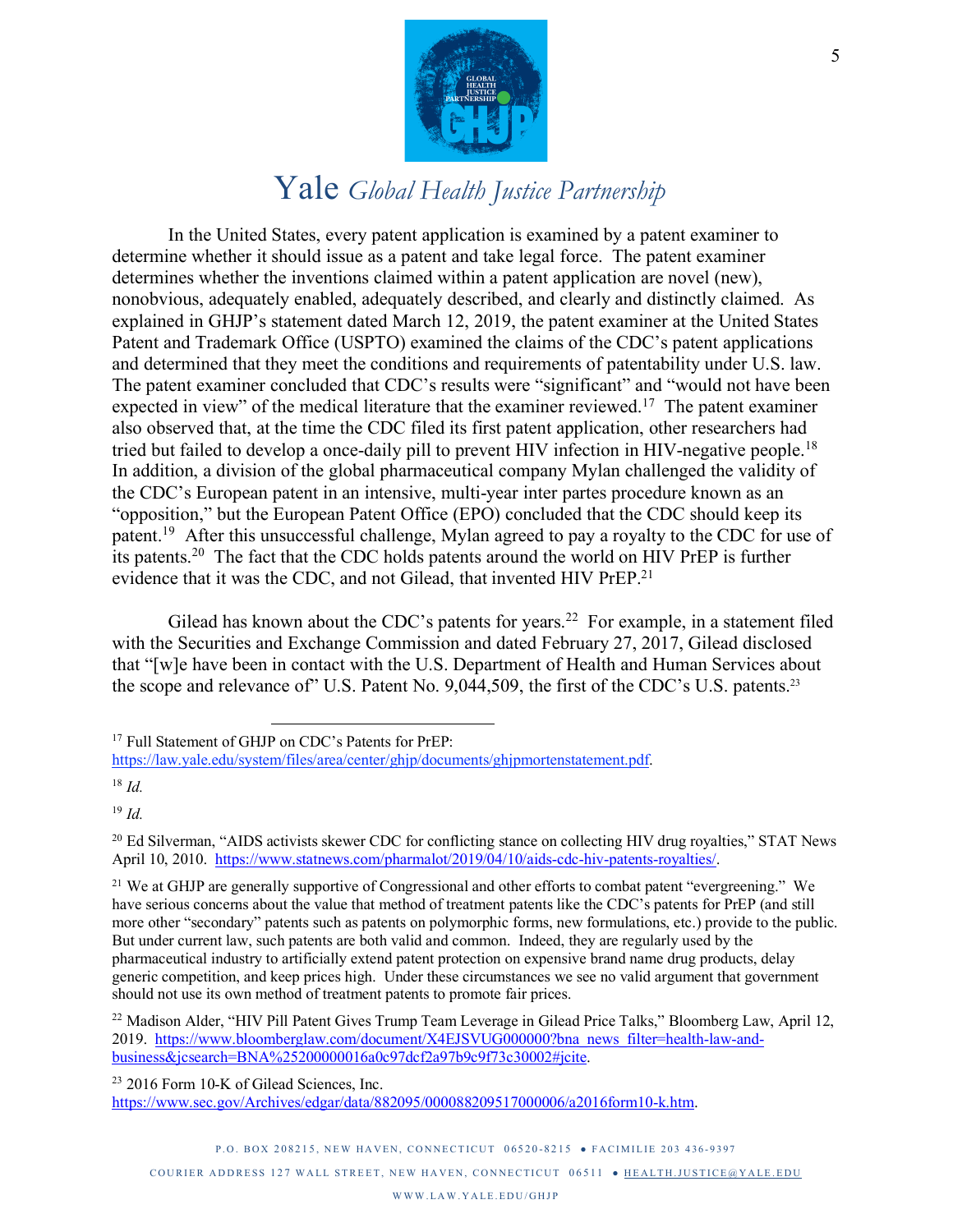

Gilead acknowledged in that statement that "[o]ur success depends in large part on our ability to operate without infringing upon the patents or other proprietary rights of third parties."24

Yet Gilead now contends that it should not be held liable for infringing the CDC's patents because the CDC's patents are invalid. One argument Gilead now makes is that Truvada was already being used by doctors and patients "off label" (meaning in a way not yet approved by the FDA) to prevent HIV infection in HIV-negative people before the CDC patent application was filed in 2006<sup>25</sup> Despite Gilead's suggestion, we have not seen any evidence that this is true – not in the medical literature and not in the records developed before the USPTO and EPO that we have reviewed. In fact, our review of the medical literature indicates that even as of 2010, years after the CDC filed its patent applications, it was major news that Truvada worked as HIV PrEP. In 2010, a team of researchers led by Dr. Robert Grant published a high-profile article in the *New England Journal of Medicine* on Truvada PrEP. Dr. Grant's article was important because it was the first to conclude that "[o]ral FTC–TDF [the active ingredients in Truvada] provided protection against the acquisition of HIV infection" among the people in the trial.<sup>26</sup> Dr. Grant's article does not mention doctors using Truvada off label as HIV PrEP. Instead, Dr. Grant's article credits the CDC researchers as having helped to pave the way for his study by showing "[t]he protective activity of FTC and TDF" (the active ingredients) in Truvada in their monkey studies (citing the CDC researchers' 2008 article).<sup>27</sup> Similarly, Dr. Grant's testimony to this Committee acknowledges that when he began his clinical investigation, "PrEP regimen selection was guided by research conducted by scientists at the CDC who demonstrated that adding emtricitabine to a tenofovir regimen increased protection."28 Dr. Grant also states that "[t]he CDC work nucleated my decision to use a combination tablet rather than tenofovir alone<sup>"29</sup>

Gilead also now contends that it contributed to the invention of Truvada PrEP. A spokesperson for Gilead stated that the CDC's patents "do not reflect the contributions of Gilead scientists, who collaborated with the CDC to design the monkey studies that underlie the

https://www.washingtonpost.com/business/economy/pharma-giant-profits-from-hiv-treatment-funded-by-taxpayersand-patented-by-the-government/2019/03/26/cee5afb4-40fc-11e9-9361- 301ffb5bd5e6\_story.html?utm\_term=.db5fd5c147e0.

 $^{27}$  *Id.* 

<sup>28</sup> Testimony of Dr. Robert Grant, https://docs.house.gov/meetings/GO/GO00/20190516/109486/HHRG-116-GO00- Wstate-GrantR-20190516-U1.pdf.

<sup>29</sup> *Id.* 

 <sup>24</sup> *Id.* 

<sup>&</sup>lt;sup>25</sup> Christopher Rowland, "An HIV treatment cost taxpayers millions. The government patented it. But a pharma giant is making billions," Washington Post, March 26, 2019.

<sup>&</sup>lt;sup>26</sup> Grant RM et al., "Preexposure Chemoprophylaxis for HIV Prevention in Men Who Have Sex with Men," New Engl. J. Med. 2010; 363:2587-2599. https://www.nejm.org/doi/full/10.1056/NEJMoa1011205.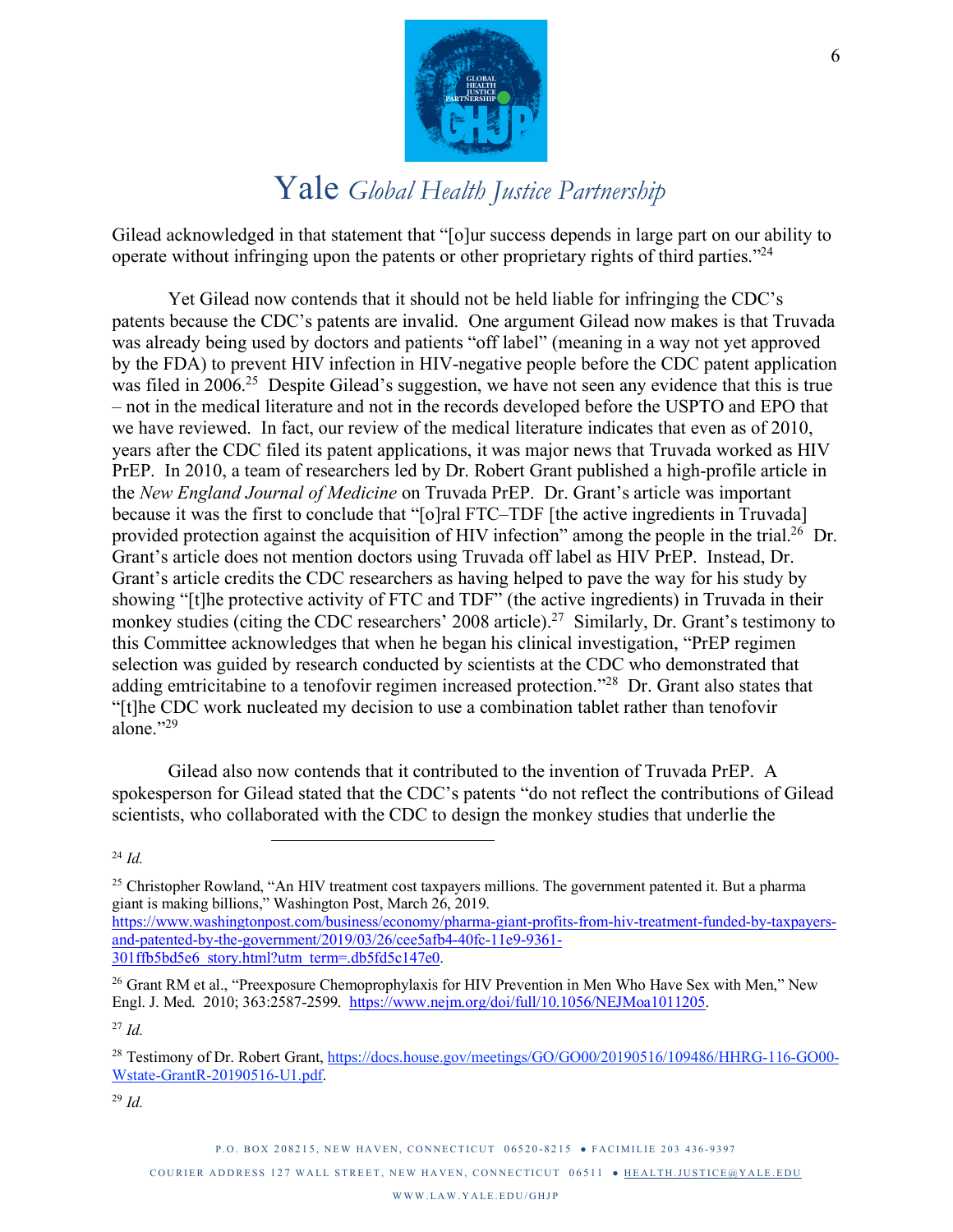

patents."30 A May 14, 2019 press release from Gilead alleges that "[t]he government did not invent PrEP, Truvada or Truvada for PrEP®" and that Gilead "support[ed] the clinical trials that led to the approval of Truvada for PrEP."<sup>31</sup> Again, despite Gilead's contentions, there is nothing we have seen to support the notion that Gilead employees contributed to the design of the CDC's monkey studies or otherwise co-invented Truvada PrEP. The CDC's patents do not mention any inventive contribution by Gilead. The 2008 paper published by the CDC researchers thanks Gilead for providing drug samples but describes no inventive contribution from Gilead.<sup>32</sup> As to later clinical trials of Truvada PrEP, Dr. Grant's testimony to this Committee explains that "Gilead Sciences did not provide leadership, innovation, or funding for these projects; Gilead's role was limited to donating study medication and placebos."33

While we are not aware of any evidence that the CDC's patents are invalid or that Gilead contributed to the invention of Truvada PrEP, we have seen evidence that Gilead has been infringing the CDC's patents by selling Truvada for use as PrEP.<sup>34</sup> Our March 12, 2019, statement explains that Gilead appears to instruct doctors and patients to infringe at least one claim of the CDC's patents.<sup>35</sup> Infringement of a patent claim can create liability, including potential money damages owed to the patent owner. Should the CDC and the U.S. government decide to enforce its patents, the CDC could possibly collect money from Gilead that could be used for public health purposes, including creating a National Access Plan for PrEP and improving care for people with HIV.<sup>36</sup> The CDC and the U.S. government could also use the CDC's patents as leverage to demand that Gilead reduce the prices that it charges for Truvada in

<sup>30</sup> Christopher Rowland, "An HIV treatment cost taxpayers millions. The government patented it. But a pharma giant is making billions," Washington Post, March 26, 2019.

https://www.washingtonpost.com/business/economy/pharma-giant-profits-from-hiv-treatment-funded-by-taxpayersand-patented-by-the-government/2019/03/26/cee5afb4-40fc-11e9-9361- 301ffb5bd5e6\_story.html?utm\_term=.db5fd5c147e0.

<sup>31</sup> https://www.gilead.com/news-and-press/company-statements/gilead--sciences--statement--on--inaccurate- reporting--on--truvada.

<sup>32</sup> J. Gerardo García-Lerma et al., Prevention of Rectal SHIV Transmission in Macaques by Daily or Intermittent Prophylaxis with Emtricitabine and Tenofovir, 5 PLoS Medicine e28 (2008).

<sup>33</sup> Testimony of Dr. Robert Grant, https://docs.house.gov/meetings/GO/GO00/20190516/109486/HHRG-116-GO00- Wstate-GrantR-20190516-U1.pdf.

<sup>34</sup> Full Statement of GHJP on CDC's Patents for PrEP:

https://law.yale.edu/system/files/area/center/ghjp/documents/ghjpmortenstatement.pdf. As noted above, we know from Gilead's SEC filings that Gilead has known about the CDC's patents for years, and thus we do not believe that Gilead could claim lack of knowledge of the CDC's patents as a defense to infringement.

<sup>35</sup> *Id.* 

<sup>36</sup> GHJP's March 27, 2019 press release: https://law.yale.edu/yls-today/news/ghjp-joins-prep4all-calling-cdc-use-itspatents-prep.

Demand letter from 40+ civil society groups to CDC and HHS: https://breakthepatent.org/wpcontent/uploads/2019/04/PrEP4All-CDC-Demands-Letter.pdf.

P.O. BOX 208215, NEW HAVEN, CONNECTICUT 06520-8215 • FACIMILIE 203 436-9397